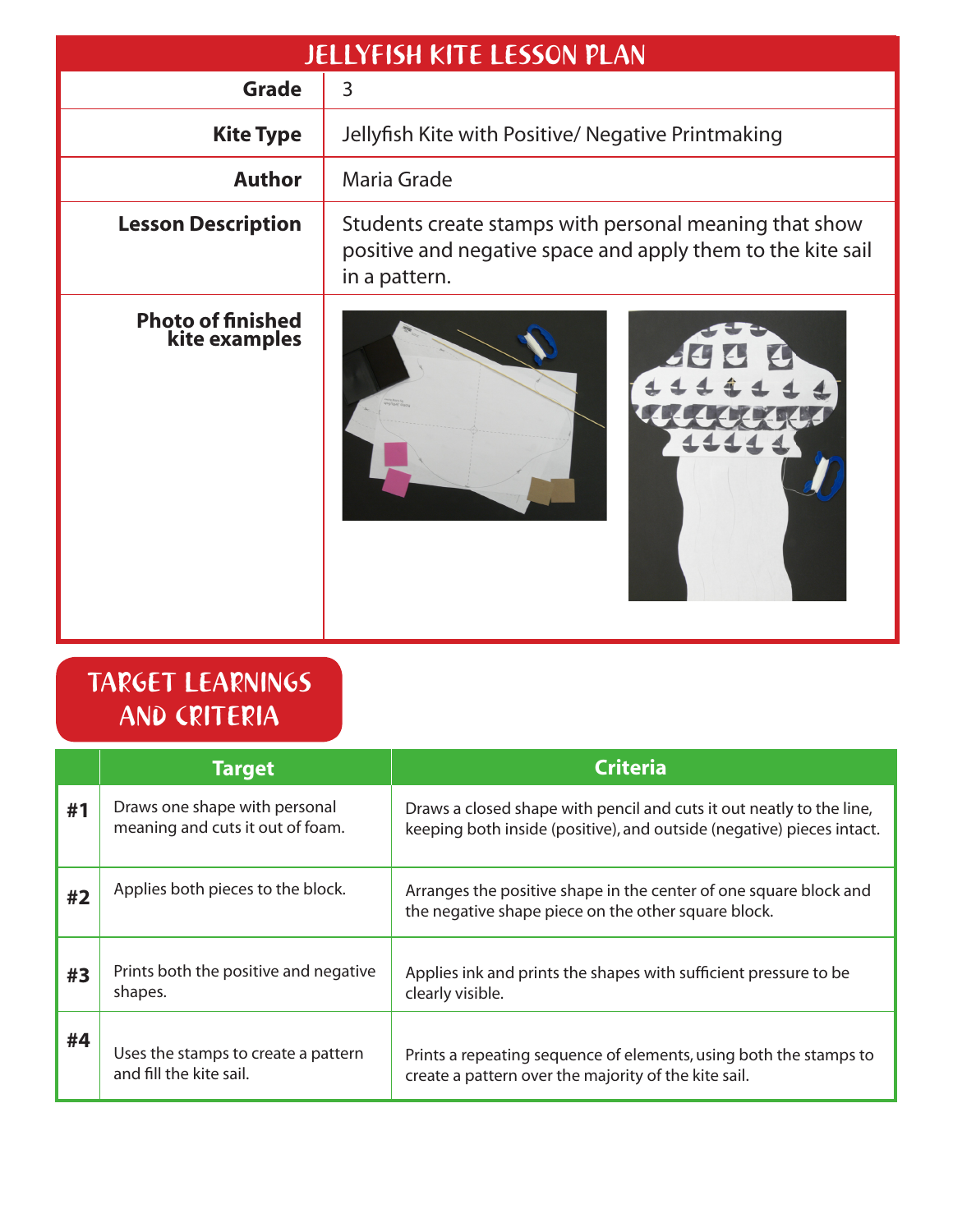## INSTRUCTIONAL STRATEGIES

| <b>Teacher</b>                                                                                                                                                                                                                                                                                                                                                                                                                                                                                                                                                                                                                                           | <b>Students</b>                                                                                                                           |
|----------------------------------------------------------------------------------------------------------------------------------------------------------------------------------------------------------------------------------------------------------------------------------------------------------------------------------------------------------------------------------------------------------------------------------------------------------------------------------------------------------------------------------------------------------------------------------------------------------------------------------------------------------|-------------------------------------------------------------------------------------------------------------------------------------------|
| Introduces the concept of printmaking. Show examples of artwork which is printed.<br>Introduces creating a stamp to produce a print of a shape or symbol. Prompt: "A symbol is<br>a representation or an image of something that is often much greater in meaning and more<br>complicated. What are some symbols you can think of? (cross, peace sign, Nike swoosh) I want<br>you to think of something for your artwork that is original and that is important to you."                                                                                                                                                                                 | Participate in discussion, offer<br>suggestions, brainstorm original<br>ideas.                                                            |
| Directs students to think of a shape they can eventually cut out into one piece with scissors.<br>Prompt: "Our shape is the positive space and the outside will be a stamp as well, as it is the<br>negative space." Draws ideas on the board, defining positive and negative in each one.<br>Models drawing ideas on the board and selecting the best one, then directs students to<br>sketch ideas individually.                                                                                                                                                                                                                                       | Draw ideas on paper and choose<br>their best symbol for the foam<br>stamp.                                                                |
| Demonstrates the process of drawing a design, first on paper, then on the foam. Models self-<br>assessment of the results and possible refinements. Prompt: "It is okay to draw over mistakes<br>on the foam. Remember, I want to create a symbol that has a closed shape something original<br>that has meaning to me, but that can be easily cut out with scissors."                                                                                                                                                                                                                                                                                   | Observe demonstration.                                                                                                                    |
| Demonstrates cutting out the symbol to the line, opening scissors fully, turning both<br>scissors and foam carefully in hand. Prompt: "I can cut through my shape's edges to make a<br>hole in the middle because when I lay the edges together, I will not see the cut when I print it."<br>Demonstrates the firm application to wood block and models self-assessment of stamp<br>using the checklist.                                                                                                                                                                                                                                                 | Observe demonstration.                                                                                                                    |
| Demonstrates applying ink by dabbing the foam stamp gently onto the ink pad, printing<br>onto newspaper to make a test print. Proceed to print a few prints on the paper, reapplying<br>ink after stamping each print. Emphasizes the ink and pressure needed to make a "good<br>print". Prompt: "When I begin to print the kite, I want to consider the orientation of my stamp-<br>the option/effect of turning the stamp sideways, producing a pattern or a border perhaps.<br>Eventually, I want to generate a pattern of repeating elements to make a pattern." Discusses<br>the dynamic of negative space between each of the prints on the paper. | Observe demonstration, offer<br>suggestions.                                                                                              |
| Initiates focused drawing, assessment and cutting of designs. Reiterates the prompts as<br>needed.                                                                                                                                                                                                                                                                                                                                                                                                                                                                                                                                                       | Draw designs, assess and modify<br>as needed. Cut foam and apply it<br>to square blocks.                                                  |
| Directs the clearing of tables, retaining only the stamp. Distributes newsprint for testing<br>stamp. Distributes ink pads. Monitors students while testing and experimenting with ink<br>and stamps. Directs them to generate a pattern of repeating elements of their choice.                                                                                                                                                                                                                                                                                                                                                                          | Experiment on paper to create a<br>clear print and create a plan for a<br>pattern with their stamps.                                      |
| Distributes kite sails sheets, corners taped flat on cardboard. Directs class to print a pattern<br>with both their positive and negative stamps over the majority of the kite sail surface.<br>Models self-assessment of stamped pattern, using the checklist and adding refinements<br>to meet criteria.                                                                                                                                                                                                                                                                                                                                               | Print with stamps and complete<br>kite sails with a pattern. Self-<br>assess using the checklist and<br>add refinements to meet criteria. |
| Guides class in a criteria based discussion while viewing a gallery of all the kite sails. Give<br>students a chance to share the personal meaning of their symbol.                                                                                                                                                                                                                                                                                                                                                                                                                                                                                      | Participate and offer comments<br>which relate to the criteria and/<br>or reflect their own experience.                                   |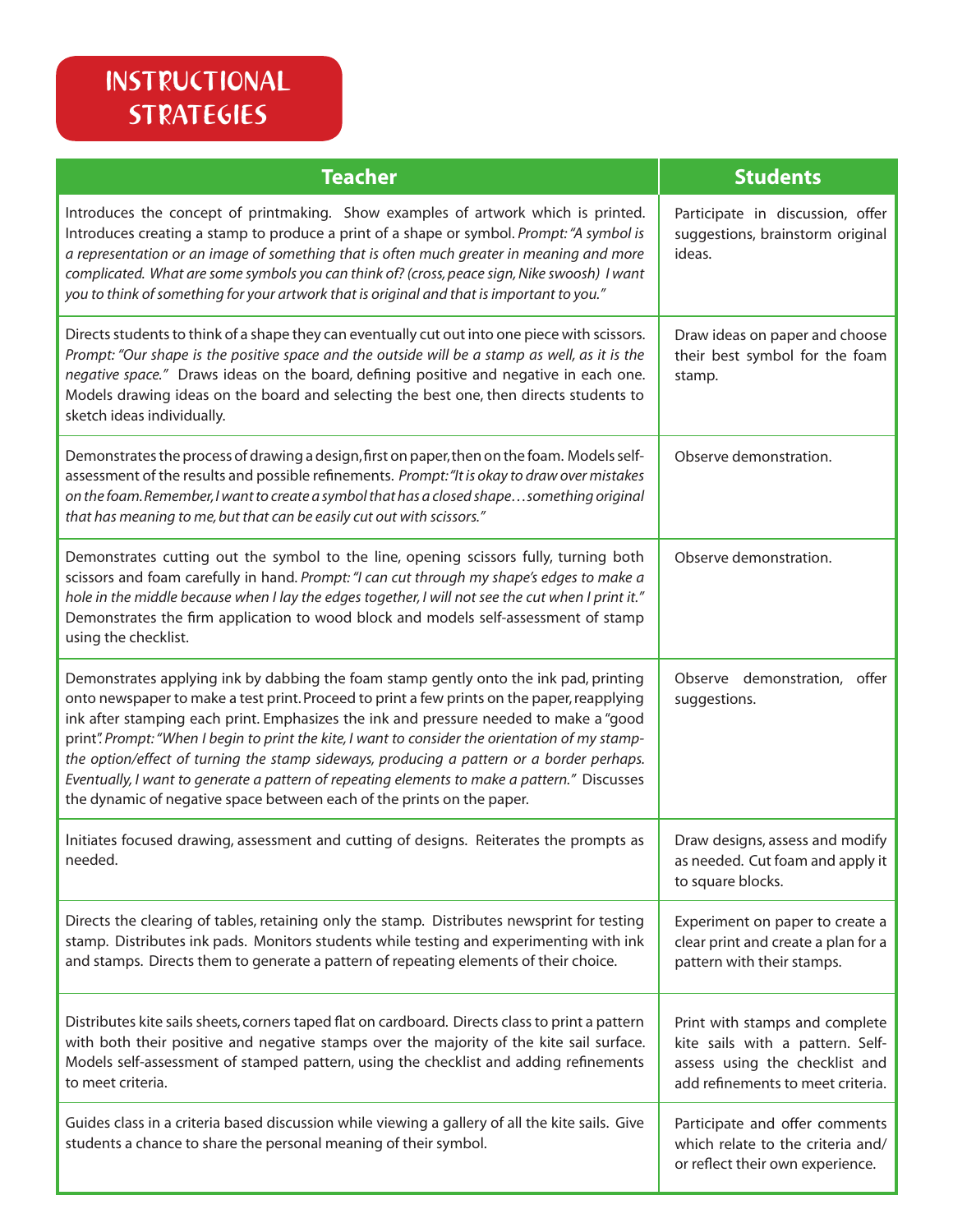### **Art Vocablulary**

- Printmaking
- Symbol
- Closed shape
- Positive space
- Negative space
- Pattern
- **Orientation**

## **Drachen Foundation Resources**

- Jellyfish kite kits
- Historical background materials
- Curriculum integration materials

#### **Other resources:**

Examples of visual symbols Individual student Self-assessment checklists.

### **Classroom Art Materials**

- White paper kite sails (not cut out)
- Adhesive fun foam- 3x3 squares
- Wood 3x3 square blocks (or something similar)
- Black felt ink stamp pads

## **Art Essential Learnings**

- AEL 1.1 concepts: Space: positive and negative space.
- AEL1.2 skills and techniques: uses art tools with control and handles materials properly
- AEL 1.4 audience skills: response
- AEL 2.1 Creative Process: develops, organizes, refines.
- AEL 4.5 Meets goals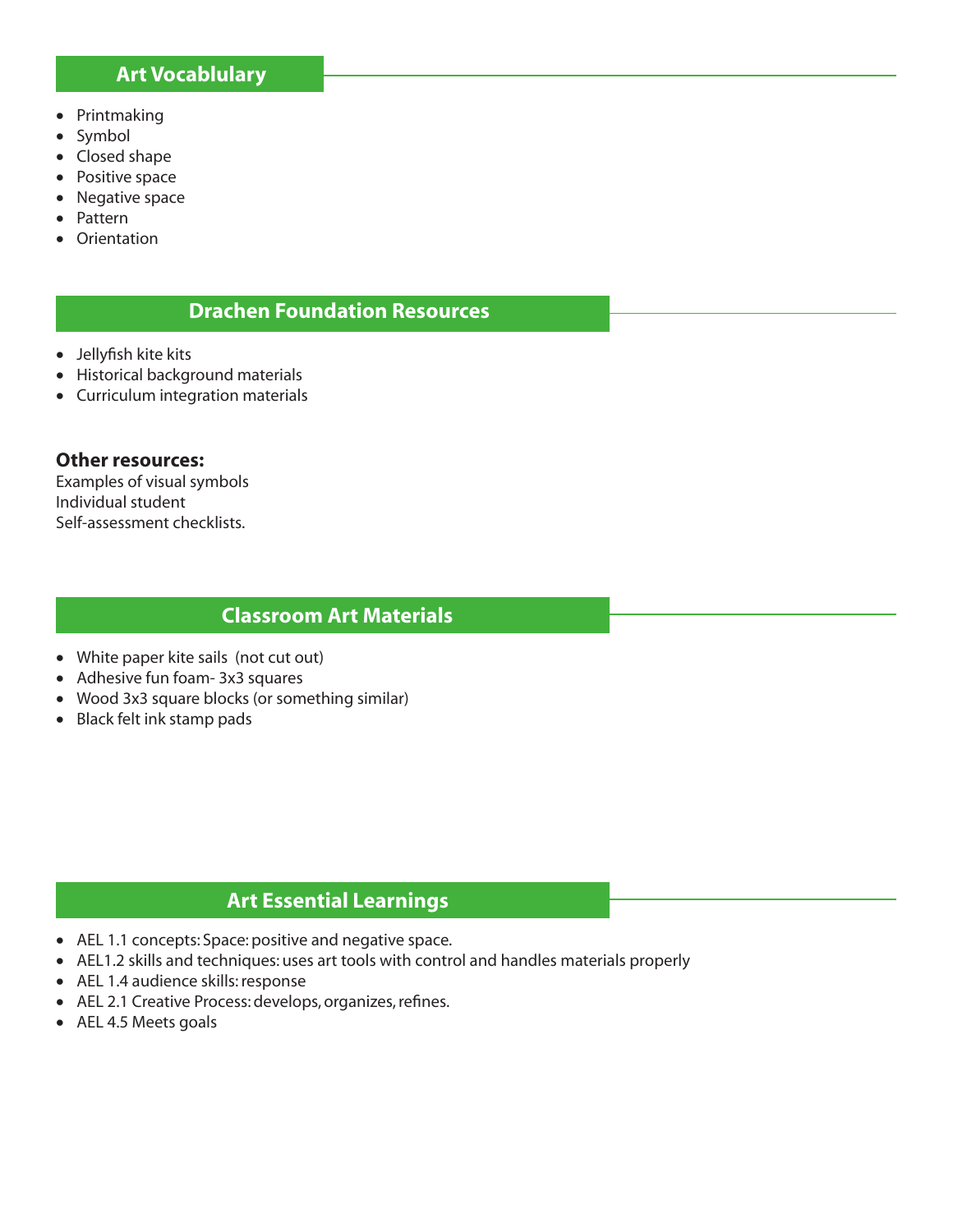# JELLYFISH KITE LESSON CHECKLIST

| <b>Title</b>                                                |                                                                                                                                      |                                                 | <b>Checklist</b>      |                       |                                                                          |
|-------------------------------------------------------------|--------------------------------------------------------------------------------------------------------------------------------------|-------------------------------------------------|-----------------------|-----------------------|--------------------------------------------------------------------------|
| Jellyfish Kite with Positive/Negative<br><b>Printmaking</b> | 1) Draws a closed shape and cuts it out neatly to the line, keeping both inside<br>(positive), and outside (negative) pieces intact. |                                                 |                       |                       |                                                                          |
|                                                             |                                                                                                                                      | negative shape piece on the other square block. |                       |                       | 2) Arranges the positive shape in the center of one square block and the |
| <b>Author</b>                                               |                                                                                                                                      |                                                 |                       |                       |                                                                          |
| <b>Maria Grade</b>                                          | 3) Applies paint and stamps the shapes with sufficient pressure and paint to<br>be clearly visible.                                  |                                                 |                       |                       |                                                                          |
|                                                             | (4) Prints a repeating sequence of elements, using both the stamps to create a<br>pattern over the majority of the kite sail.        |                                                 |                       |                       |                                                                          |
| <b>Student Name</b>                                         | $\mathbf{L} \mathbf{0}$                                                                                                              | $\boldsymbol{\Theta}$                           | $\boldsymbol{\Theta}$ | $\boldsymbol{\Theta}$ | <b>Total Points 4</b>                                                    |
| $\vert$ 1                                                   |                                                                                                                                      |                                                 |                       |                       |                                                                          |
| $\overline{2}$<br>$\overline{3}$                            |                                                                                                                                      |                                                 |                       |                       |                                                                          |
| $\vert 4$                                                   |                                                                                                                                      |                                                 |                       |                       |                                                                          |
| $\overline{5}$                                              |                                                                                                                                      |                                                 |                       |                       |                                                                          |
| $\vert 6 \vert$                                             |                                                                                                                                      |                                                 |                       |                       |                                                                          |
| 17                                                          |                                                                                                                                      |                                                 |                       |                       |                                                                          |
| 8                                                           |                                                                                                                                      |                                                 |                       |                       |                                                                          |
| $\overline{9}$                                              |                                                                                                                                      |                                                 |                       |                       |                                                                          |
| 10                                                          |                                                                                                                                      |                                                 |                       |                       |                                                                          |
| 11                                                          |                                                                                                                                      |                                                 |                       |                       |                                                                          |
| 12                                                          |                                                                                                                                      |                                                 |                       |                       |                                                                          |
| 13<br>14                                                    |                                                                                                                                      |                                                 |                       |                       |                                                                          |
| 15                                                          |                                                                                                                                      |                                                 |                       |                       |                                                                          |
| 16                                                          |                                                                                                                                      |                                                 |                       |                       |                                                                          |
| 17                                                          |                                                                                                                                      |                                                 |                       |                       |                                                                          |
| 18                                                          |                                                                                                                                      |                                                 |                       |                       |                                                                          |
| $\overline{19}$                                             |                                                                                                                                      |                                                 |                       |                       |                                                                          |
| 20                                                          |                                                                                                                                      |                                                 |                       |                       |                                                                          |
| 21                                                          |                                                                                                                                      |                                                 |                       |                       |                                                                          |
| 22                                                          |                                                                                                                                      |                                                 |                       |                       |                                                                          |
| 23                                                          |                                                                                                                                      |                                                 |                       |                       |                                                                          |
| $\overline{24}$                                             |                                                                                                                                      |                                                 |                       |                       |                                                                          |
| $\overline{25}$                                             |                                                                                                                                      |                                                 |                       |                       |                                                                          |
| 26<br>27                                                    |                                                                                                                                      |                                                 |                       |                       |                                                                          |
| 28                                                          |                                                                                                                                      |                                                 |                       |                       |                                                                          |
| 29                                                          |                                                                                                                                      |                                                 |                       |                       |                                                                          |
| 30                                                          |                                                                                                                                      |                                                 |                       |                       |                                                                          |
| 31                                                          |                                                                                                                                      |                                                 |                       |                       |                                                                          |
| 32                                                          |                                                                                                                                      |                                                 |                       |                       |                                                                          |